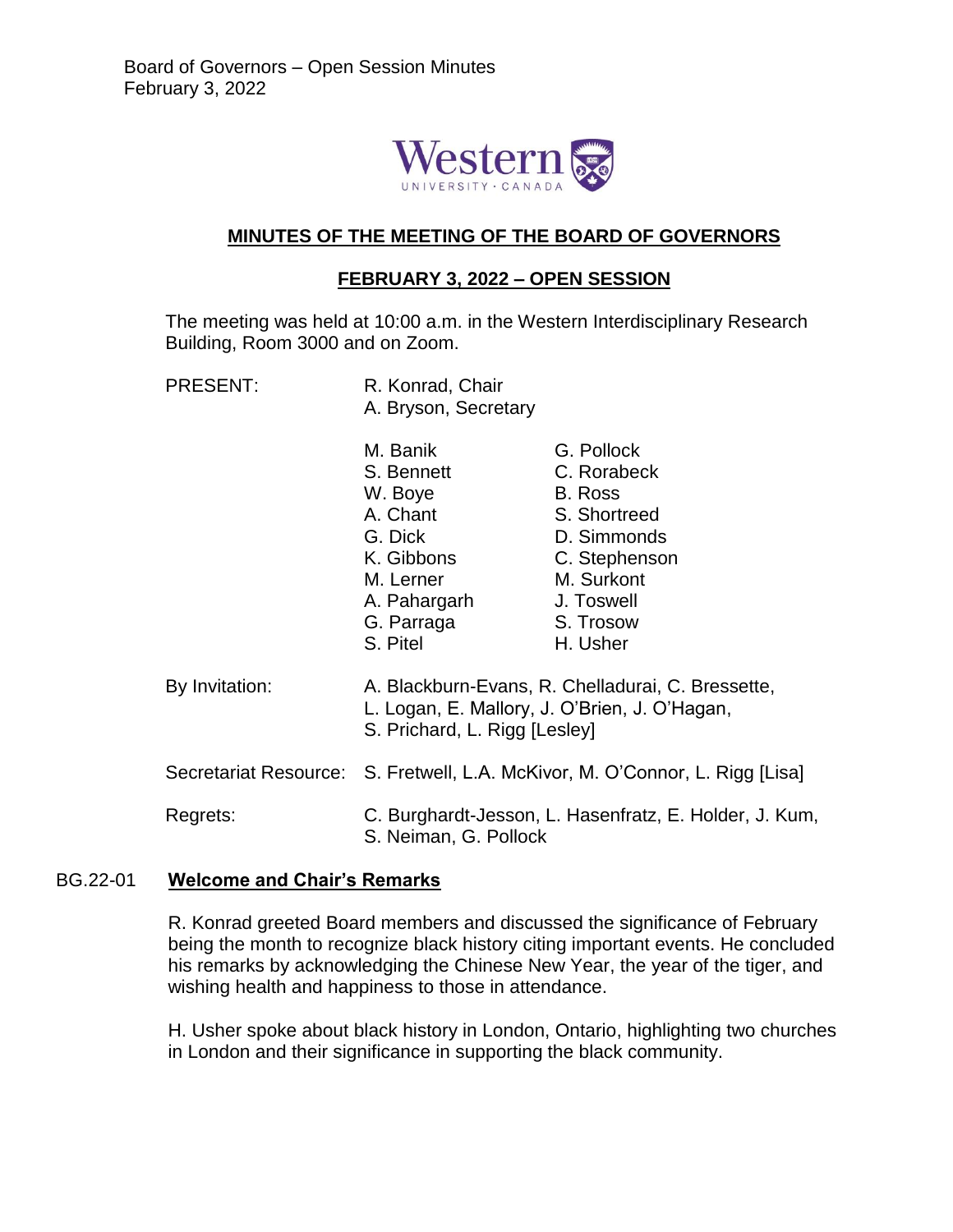Board of Governors – Open Session Minutes February 3, 2022

### BG.22-02 **Land Acknowledgement**

K. Gibbons offered a Land Acknowledgement.

### BG.22-03 **Adoption of Agenda – Open Session**

It was moved by S. Bennett, seconded by W. Boye,

That the agenda for the Open Session be approved as circulated.

#### CARRIED

### BG.22-04 **Approval of the Open Session Minutes of the Meeting of November 18, 2021**

It was moved by H. Usher, seconded by G. Dick,

That the open session minutes of the meeting of November 18, 2021 be approved as circulated.

#### CARRIED

### BG.22-05 **Business Arising from the Minutes**

### BG.22-05.1 **Election Procedures for Staff Members and Board Agenda Items**

S. Shortreed, Chair of the Governance and By-Laws Committee reported that the Governance and By-Laws committee discussed the election procedures for staff members along with how items proceed through to the Board agenda at the January meeting as previously requested during the September Board meeting. She stated that while the committee did discuss both of these issues, no further changes were made to the documents regarding these items.

#### BG.22-06 **REPORT OF THE PRESIDENT**

In addition to the written report of the President that was distributed with the agenda, S. Prichard, Acting President commented on the following:

- The President thanked the Chair and H. Usher for highlighting black history month and London's historical roots in black history.
- A. Shepard is continuing to recover at home and receiving excellent care.
- J. Doerksen stepped into the role as Provost while the President recovers.
- Students have returned to campus as of this week for in-person learning.
- There have been no issues thus far with the return to campus of upper year students.
- Work on gender-based and sexual violence continues, including the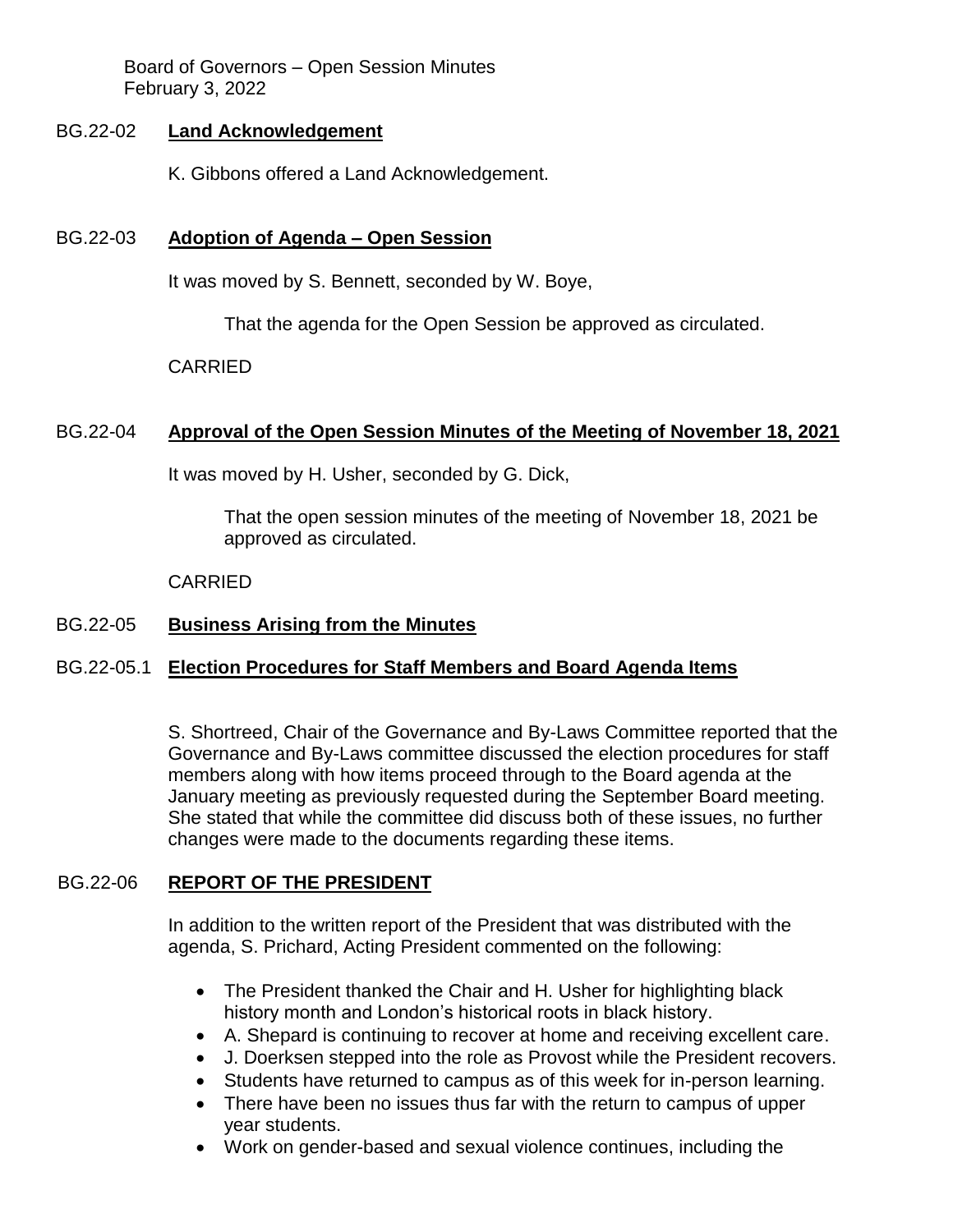education program for students in residence. Training for faculty, staff, and other members of the community will begin shortly.

- In addition to an independent review that is currently underway, the action committee has begun focus sessions across campus along with local community agencies for feedback.
- The Bayfield Hall residence space will continue to be converted to firstyear student space to increase capacity and provide additional beds for incoming students.
- The budget process is well underway with the operating budget coming forward for approval in April 2022.
- In Fall 2021 the University received 36 initial proposals for funding from the Strategic Planning Fund. Of these applications, 16 were approved for funding. Round two applications have just been received with 29 applications thus far. It is anticipated that further funds will be provided as needed to fund approved projects.
- CIHR funding was at 22% for this round of funding for the University which is twice what it was three years ago.

The Acting President concluded her report by acknowledging the passing of a number of prominent figures in the Western community, including two well-known football coaches, a soccer coach, and a former dean of the Faculty of Medicine.

Following the report of the President, the committee engaged in the following discussion:

- Gender violence training is being held online via zoom and in person to accommodate those who have not yet returned to campus residence. The program is compulsory.
- There was a request to have a discussion at a future Board meeting regarding long-term housing strategies on campus.
- The University was encouraged to work with the City to address challenges in long-term housing that may be encountered by current and future students as the University looks to increase enrollment.

# **AGENDA**

# **ITEMS REFERRED BY THE GOVERNANCE AND BY-LAWS COMMITTEE**

# BG.22-07 **Revisions to Resolution re: Delegation of Authority**

A. Bryson, University Secretary reported that the revisions to the resolution re: delegation of authority came forward at the November meeting but returned to the Governance and By-Laws Committee in January to discuss further revisions. She noted that additional changes focused on cleaning up the language to recognize collective agreements and to increase the funding approval authority allowance of the President for real property acquisitions in recognition of current market conditions.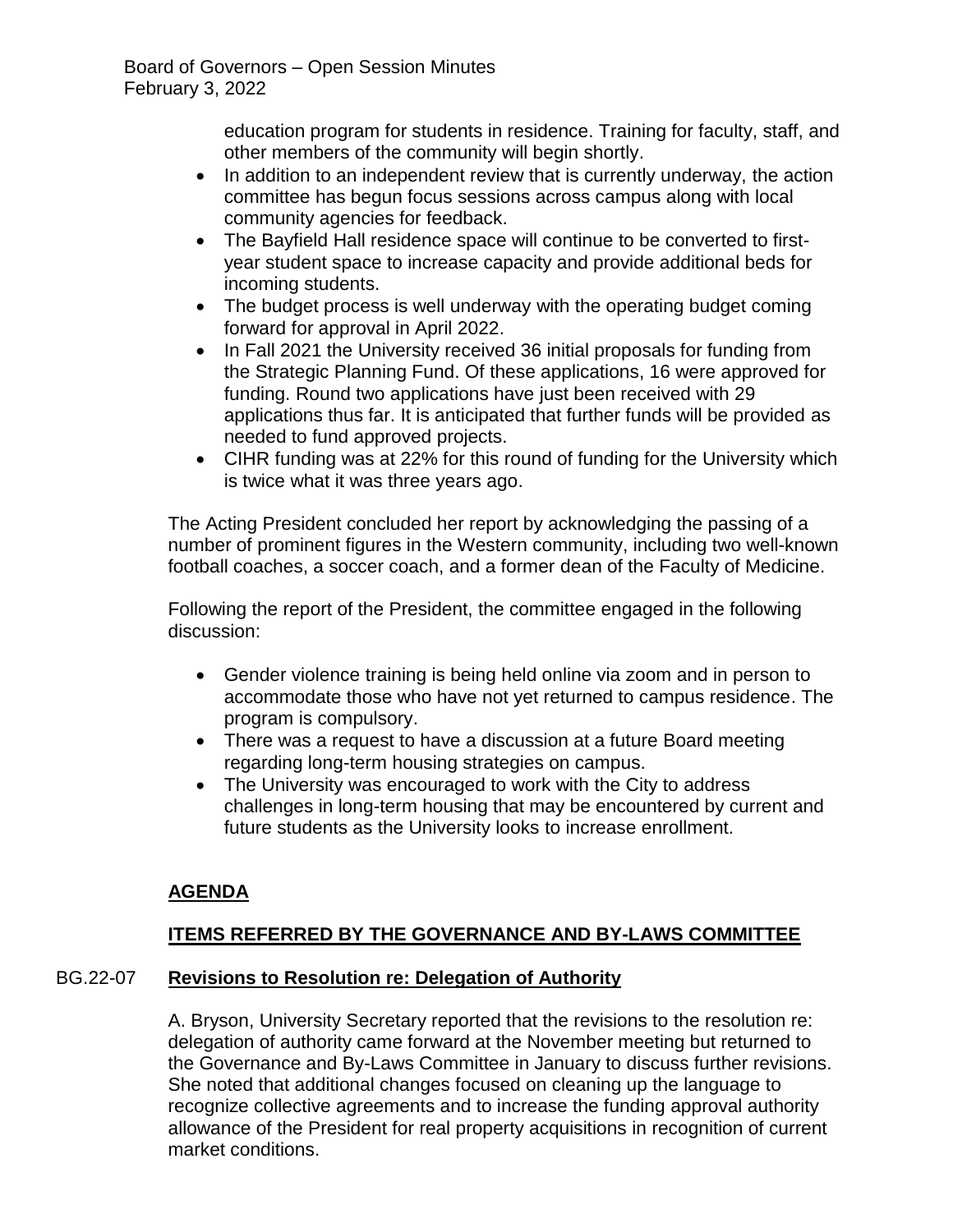During the discussion the following points were noted:

- There was concern about the language used to state imposing academic sanctions for non-academic offences. It was encouraged to amend it to state "appropriate sanctions" as opposed to academic sanctions.
- It was acknowledged that the resolution lists academic and other sanctions and that this language would provide the flexibility required to impose non-academic sanctions for non-academic offences.
- It was proposed that the language align with that of the Student Code of Conduct in regards to academic offences.
- The goal of the committee was not to change the resolution but to focus on cleaning up the language. Changing the clauses within the resolution would warrant further committee discussion.
- The individuals identified in the Act were listed within the resolution. Those that are not listed within the resolution are listed within the collective agreements that are identified within the resolution.
- A Board member raised a question as to whether additional positions within the University should be included in the exemption list for further discussion at a future review including the Deans, Associate Vice-Provosts, and Registrar. It was determined that the motion would be approved as is and the resolution would return to the Governance and By-Laws Committee for further discussion.

It was moved by R. Konrad, seconded by G. Dick,

That the Board approve the revisions to Resolution re: Delegation of Authority to President as presented in Item 4.3(a) and the rescission of Resolution re: Salary Discussions (formerly Special Resolution No. 8).

### CARRIED

# **ITEMS REFERRED BY SENATE**

### BG.22-08 **Western Research Strategic Plan 2022-27**

L. Rigg [Lesley] provided an overview of the Western Research Strategic Plan and how it aligns with the University's strategic plan and the changes that are occurring within Western Research Parks. It was noted that the plan is an internally focused plan. It was encouraged that the "about us" page be more prominent at the beginning of the document and that the plan have an undefined end date to allow flexibility and fluidity in the plan. It was encouraged that the plan articulate fostering relationships clearly within the document.

It was moved by S. Shortreed, seconded by B. Ross,

That the Board of Governors approve the Western Research Strategic Plan 2022-27 as provided.

CARRIED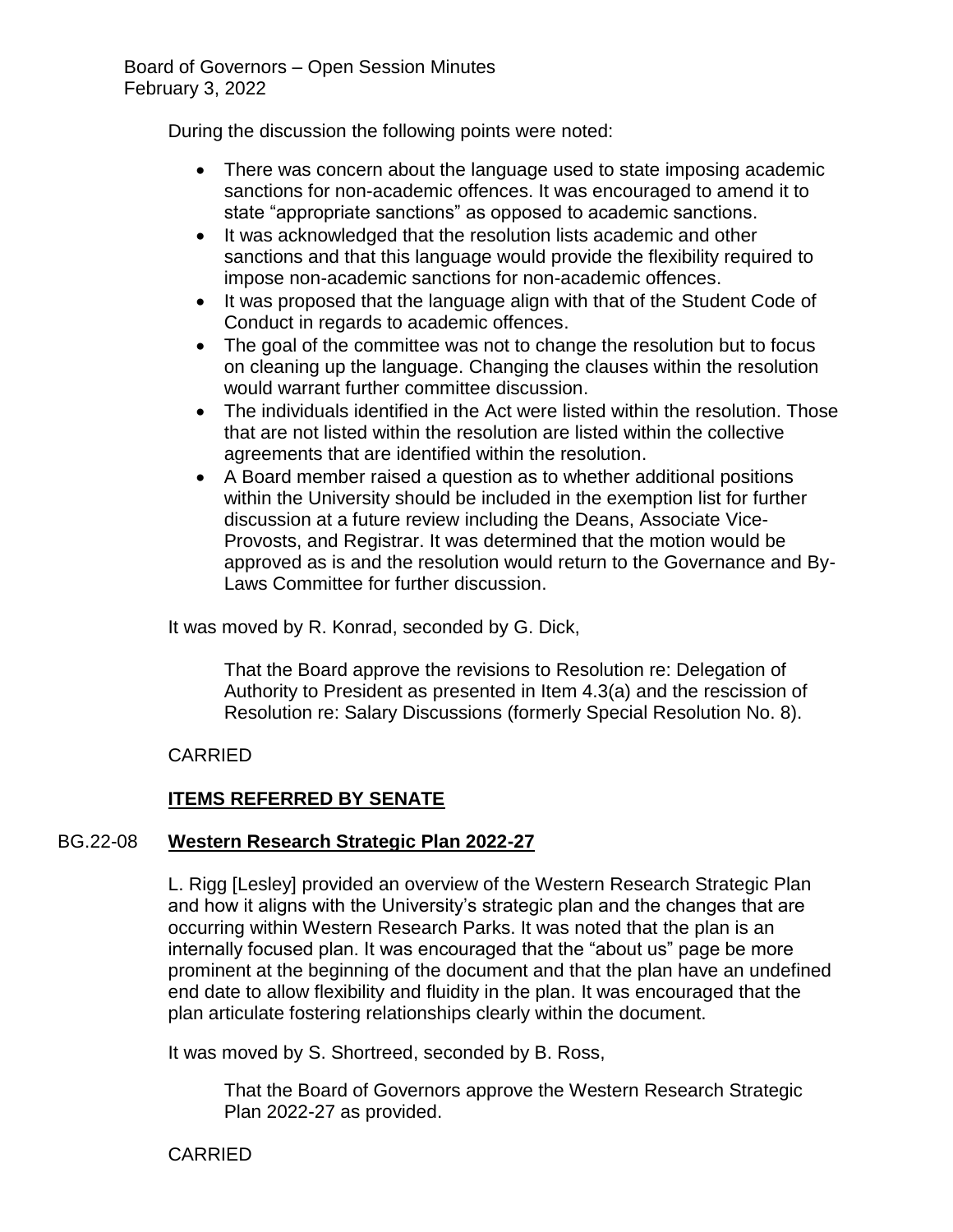### BG.22-09 **Revised Appointment Procedures for Senior Academic and Administrative Officers of the University – Vice-Provost (Students)**

J. Doerksen, Acting Provost presented the revised appointment procedures for Senior Academic and Administrative Officers of the University. He noted the revisions included the Registrar reporting to the new Vice-Provost (Students), the addition of chairing a strategic council on student success, and the change in title from Associate Vice-President (Students) to Vice-Provost (Students).

During the discussion the following points were made:

- It was encouraged that the selection committee terms of reference be reviewed to ensure community representation from groups that are going to be within the portfolio of this position.
- A Board member raised concerns about clause D, noting that no other committee allows the Chair to choose three members of the committee without restriction. Through discussion, it was agreed that two members be elected by Senate and one member be selected by the Chair.

It was moved by A. Chant, seconded by S. Trosow,

That the Board of Governors approve the *Appointment Procedures for Senior Academic and Administrative Officers of the University* be amended to retitle the Associate Vice-President (Student Experience) as the Vice-Provost (Students) as shown in Item 4.4(b).

#### CARRIED

### BG.22-10 **UNANIMOUS CONSENT AGENDA**

It was moved by M. Lerner, seconded by C. Rorabeck,

That the items listed in the Unanimous Consent Agenda be approved or received for information.

CARRIED

### **ITEMS FROM THE PROPERTY AND FINANCE COMMITTEE**

#### BG.22-11 **New Scholarships, Awards, and Prizes**

The new scholarships, awards, and prizes approved by the Property and Finance Committee, on behalf of the Board of Governors, were provided for information in Item 5.1(a).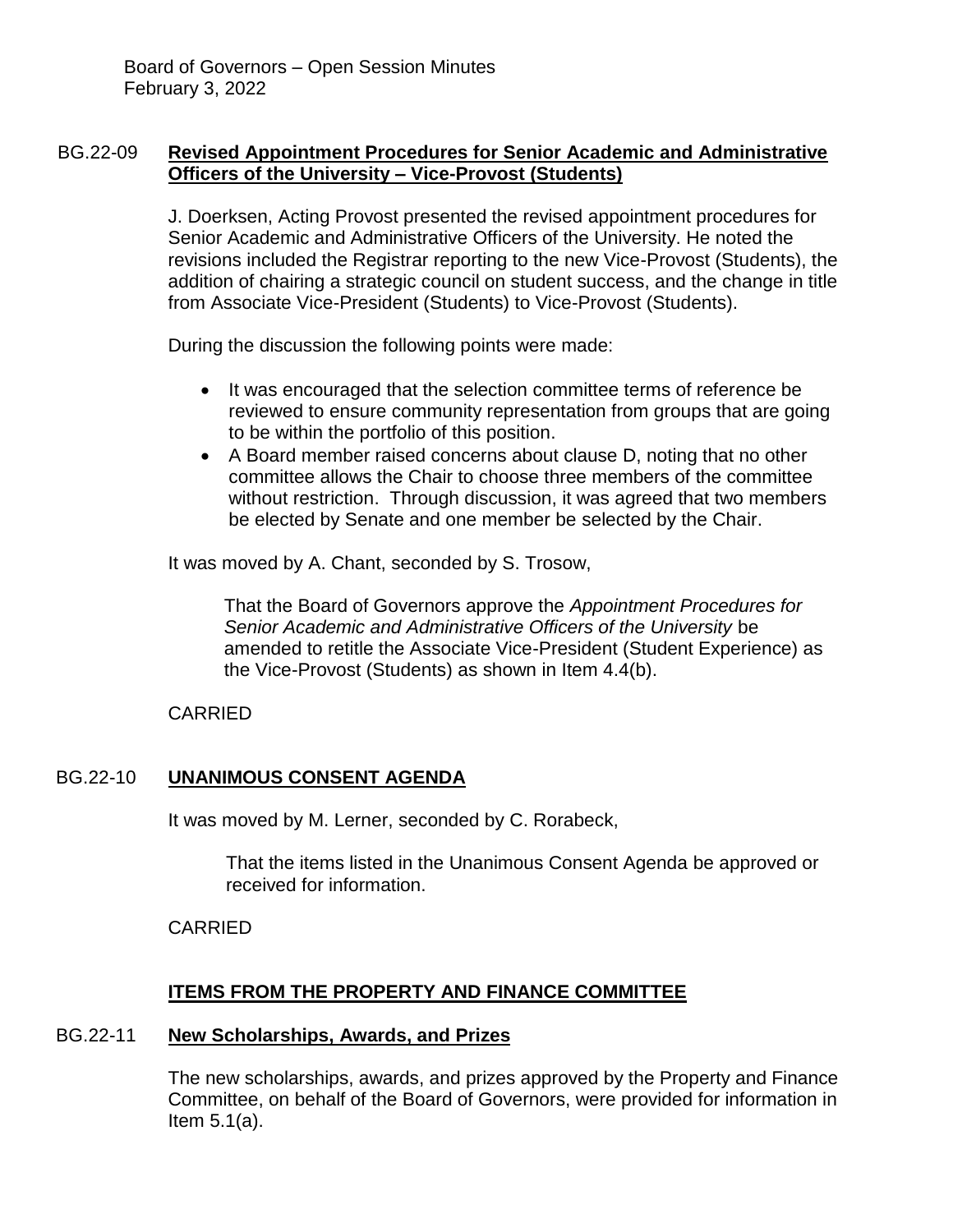Board of Governors – Open Session Minutes February 3, 2022

#### BG.22-12 **Key Financial Indicators Report**

The Key Financial Indicators Report was provided for information in Item 5.1(b).

### BG.22-13 **Ancillary Financial Report**

The Ancillary Financial Report was provided for information in Item 5.1(c).

#### BG.22-14 **Update on Operating Budget as of December 31, 2021**

The update on the operating budget as of December 31, 2021 was provided for information in Item 5.1(d).

#### BG.22-15 **Ihnatowycz Family Foundation Chair in Leadership**

The approval of the Ihnatowycz Family Foundation Chair in Leadership by the Property and Finance Committee was provided for information in Item 5.1(e).

#### BG.22-16 **Annual Report on Trademark Licensees doing Business with the Western bookstore**

The Annual Report on Trademark Licensees doing business with the Western Bookstore was provided for information in Item 5.1(f).

### **ITEMS FROM THE SENIOR POLICY AND OPERATIONS COMMITTEE**

#### BG.22-17 **Senior Appointments**

Senior Appointments were reported to the Board for information in Item 5.2(a).

#### BG.22-18 **Board Skills Needs Assessment**

The Board skills needs assessment was provided for information in Item 5.2(b).

#### **ITEMS FROM THE AUDIT COMMITTEE**

#### BG.22-19 **Western Office of the Ombudsperson Annual Report 2020-21**

The Western Office of the Ombudsperson Annual Report 2020-21 was provided for information in Item 5.3(a).

### **ITEMS FROM THE MCINTOSH GALLERY COMMITTEE**

#### BG.22-20 **Deaccession of Six Portraits**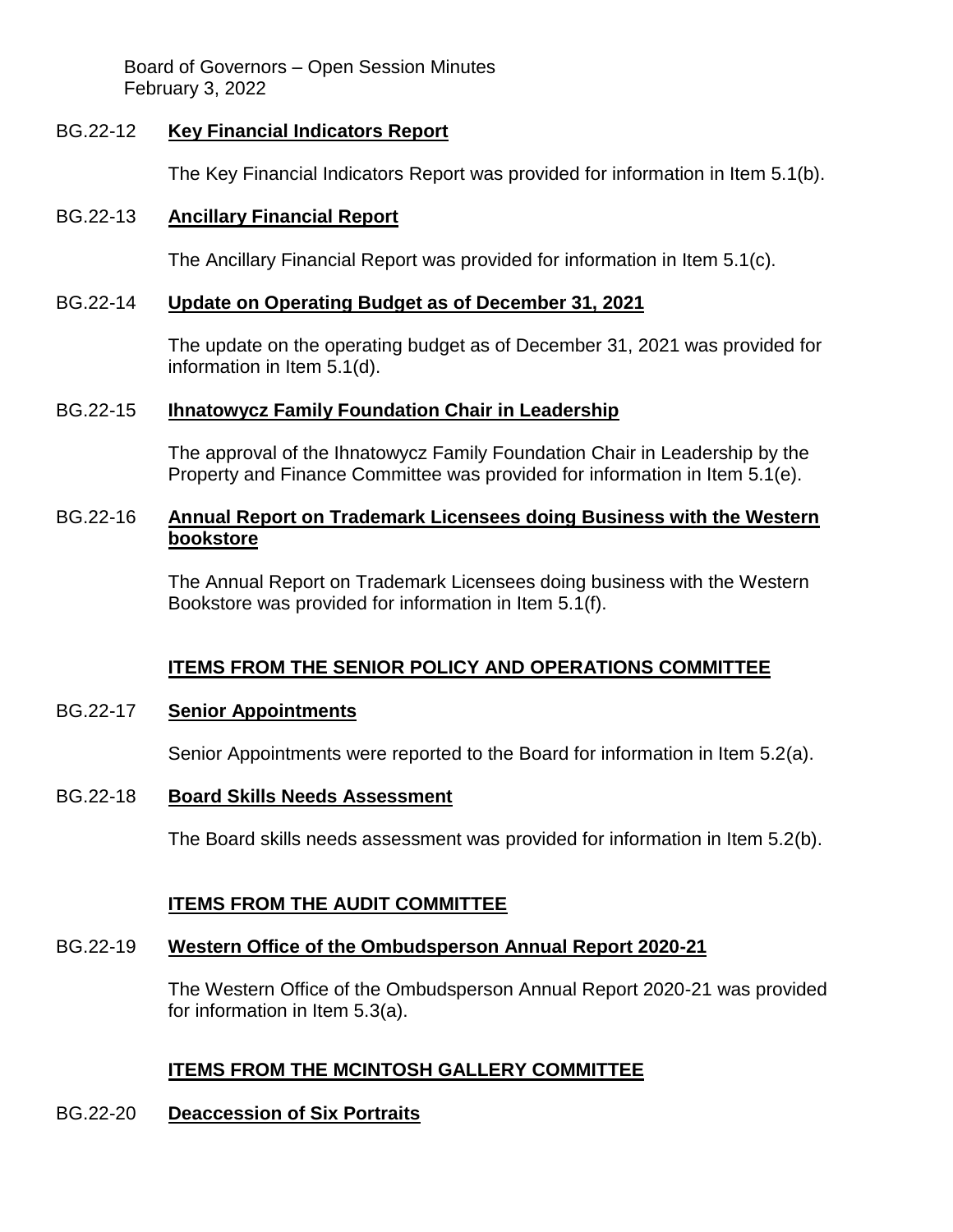Board of Governors – Open Session Minutes February 3, 2022

> The Deaccession of six portraits approved by the McIntosh Gallery Committee was provided for information in Item 5.5(a).

#### BG.22-21 **Deaccession of Portrait of Dr. Ellis Morrow**

The deaccession of one portrait approved by the McIntosh Gallery Committee was provided for information in Item 5.5(b).

### **ITEM REFERRED BY SENATE**

#### BG.22-22 **Annual Report of the University Librarian**

The Annual Report of the University Librarian was provided for information in Item 5.6(a).

#### BG.22-23 **Report of the COU Academic Colleague**

The report of the COU Academic Colleague was provided for information in Item 5.6(b).

#### BG.22-24 **Academic Administrative Appointments**

Academic Administrative Appointments were provided for information in Item 5.6(c).

#### **BOARD APPROVAL (E-VOTE/TIME SENSITIVE)**

#### BG.22-25 **Renewal of Board Member Term**

The renewal of C. Rorabeck's term on the Board of Governors was provided for information in Item 5.7(a).

#### BG.22-26 **ITEMS REMOVED FROM CONSENT AGENDA**

No items were removed from Consent.

#### BG.22-27 **QUESTIONS FROM MEMBERS**

None noted.

#### BG.22-28 **OTHER BUSINESS**

No other business was noted.